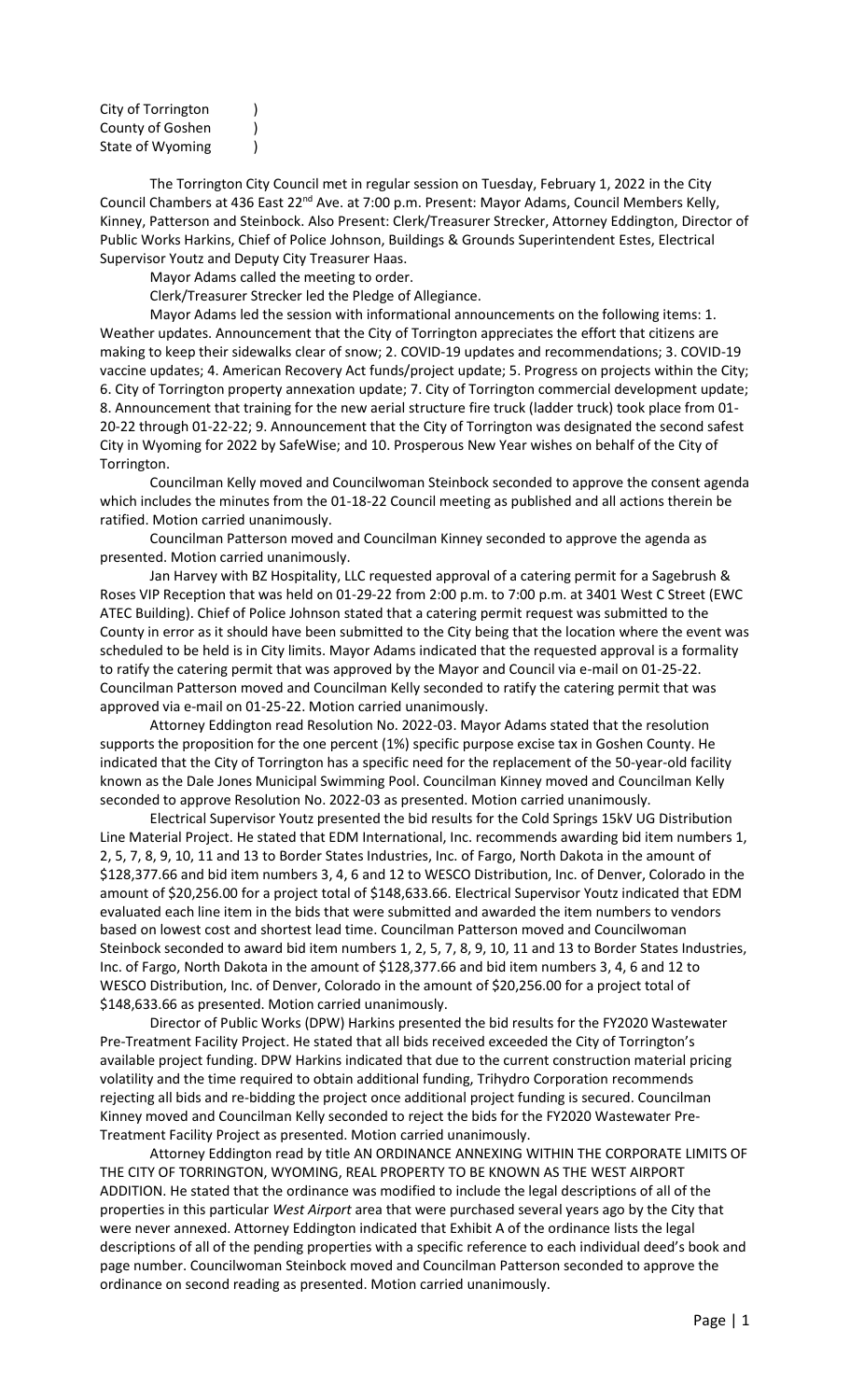Clerk/Treasurer Strecker presented for approval an amendment to the policy handbook in regard to the Emergency Shutdown of City Facilities – Procedures & Compensation Policy. She stated that the changes that were made to the policy include updating the Emergency Shutdown Calling Tree and clarifying essential versus non-essential departments, adding language to clarify that if a closure begins during the work day, non-essential employees will be granted shutdown hours to compensate for a maximum of 8 hours, and adding language to clarify that this policy will over-ride the *On-Call Policy* during the designated shutdown period. Councilman Kinney moved and Councilwoman Steinbock seconded to approve the amendment to the policy handbook in regard to the Emergency Shutdown of City Facilities – Procedures & Compensation Policy as presented. Motion carried unanimously.

Chief of Police Johnson presented for approval an amendment to the policy handbook in regard to the creation of a Social Media Policy. He stated that the new policy was developed to establish protocols, safeguards and expectations for the use of social media platforms by the City of Torrington that facilitate better communication and engagement in the community. Chief of Police Johnson indicated that the new policy also sets expectations of conduct for City of Torrington staff in their use of social media during the course of their employment with the City of Torrington and with their personal social media accounts. Councilman Patterson moved and Councilwoman Steinbock seconded to approve the amendment to the policy handbook in regard to the creation of a Social Media Policy as presented. Motion carried unanimously.

The bills from 01-19-22 to 02-01-22 were presented for payment. Councilman Kinney moved and Councilman Kelly seconded to approve the bills for payment as presented. Motion carried unanimously.

Mayor Adams asked for public comments, questions or concerns.

Fire Chief Petsch gave a brief update on the aerial structure fire truck (ladder truck) training that took place from 01-20-22 through 01-22-22.

Councilman Kelly moved and Councilwoman Steinbock seconded to adjourn to executive session to discuss personnel. Motion carried unanimously.

Councilman Kinney moved and Councilman Kelly seconded to return the Mayor and Council to regular session. Motion carried unanimously.

Councilwoman Steinbock moved and Councilman Patterson seconded to approve paying 50% of the proposed Goshen County IT Salary Budget increase as presented. Motion carried unanimously.

Councilman Kinney moved and Councilman Kelly seconded that there being no further business to come before the Mayor and Council to adjourn at 8:24 p.m. Motion carried unanimously.

The following bills were approved for payment: 72735 AT&T MOBILITY cardiac monitor transmission fee 33.66;72736 MERITAIN HEALTH INC. premium-ins/life admin 43899.06;72737 VIAERO WIRELESS wireless unlimited hot spot plans 570.29;72738 CITY OF TORRINGTON c/o PINNACLE BANK health reserve non-insured PR employee premium/MT positions 10420.00;72739 REGIONAL CARE INC. select flex admin 96.00;72740 STANDARD INSURANCE CO premium-long term disability 2193.04;72741 TORRINGTON EMPLOYEES INSURANCE premium,select flex contributions 89602.96;72742 WY DEPT OF REVENUE sales tax 19124.38;72743 WY STATE FIREMEN'S ASSOC 2022 WSFA dues 75.00;72744 PALMETTO GBA LLC refund-ambulance overpayment 403.42;72745 SIMON, HANNAH deposit refund 118.75;72746 HERDT, KIMBERLY refund-ambulance overpayment 100.00;72747 REQUEJO, MARISSA N. credit refund 47.00;72748 CONSERVATORSHIP OF BILL STOEGER deposit refund 118.49;72749 MASTEC refund hydrant meter deposit less costs/fees 1751.72;72750 WY ASSOCIATION OF FIRE MARSHALS 2022 membership dues 35.00;72751 ARROW ELECTRIC OF TORRINGTON transfer thermometer to inside wall 544.00;72752 A1 SUPER SIGN INC. install decals 200.00;72753 ABSOLUTE SOLUTIONS install equipment/ radio programming 4838.58;72754 ASSOCIATION-PUBLIC SAFETY COMMUNICATION 2022 APCO membership dues 258.75;72755 ATCO INTERNATIONAL suppress for dumpsters 470.00;72756 BLOEDORN LUMBER CO-TORRINGTON btr,stepladder,throcrete patch,wire connector,masking tape, roller covers,spray paint,impact bits,drywall trowel,wall base,base adhesive,v-notch sprdr,wax bowl gasket,liquid tite connector/conduit,treated lumber,cotton mop 948.39;72757 BLOEDORN LUMBER CO-TORRINGTON triple ground tap,extension cord 32.18;72758 BOMGAARS SUPPLY INC. turnbuckles, return,diesel can,chain,sawzall blades,grinding/cutting wheels,sawzall,self-drill screws,pump up sprayer, work boots 603.81;72759 iPROMOTEu reflective numbers,letters,auto plate 247.90;72760 BORDER STATES INDUSTRIES INC. polywater lubricant,wire holders,conduit,cutout,various wire,meter socket, uniform clothing 6470.76;72761 CLARKE, JOSEPH A. urinal repair 325.69;72762 DALE'S TIRE & RETREADING retread bdm bandags 1525.28;72763 DANA KEPNER CO INC. water meters 4169.04;72764 DOOLEY ENTERPRISES INC. ammunition 1828.87;72765 ENERGY LABORATORIES INC. lab testing 696.50; 72766 FASTENAL CO sweep compound,nylock Z,simple green,bleach,gloves,oil absorbing pads 534.77; 72767 G & L CONCRETE concrete 525.00;72768 PRO QUALITY PEST CONTROL rodent control 130.00; 72769 PROFESSIONAL DISPATCH MANAGEMENT dispatch supervisor management/leadership training 300.00;72770 GREATAMERICA FINANCIAL SERVICES CORP copier 2021 property tax 47.22;72771 HAWKINS INC. sodium hydrox 50% diaphragm 2920.10;72772 HIGHWAY IMPROVEMENT INC. FY22 Crack Fill Project 7890.00;72773 HIGH WEST COMMUNICATION INC. generator starter motor 161.36;72774 IDEAL LINEN/BLUFFS FACILITY SOLUTION rags,trash bags,paper towels,urinal screens 401.36;72775